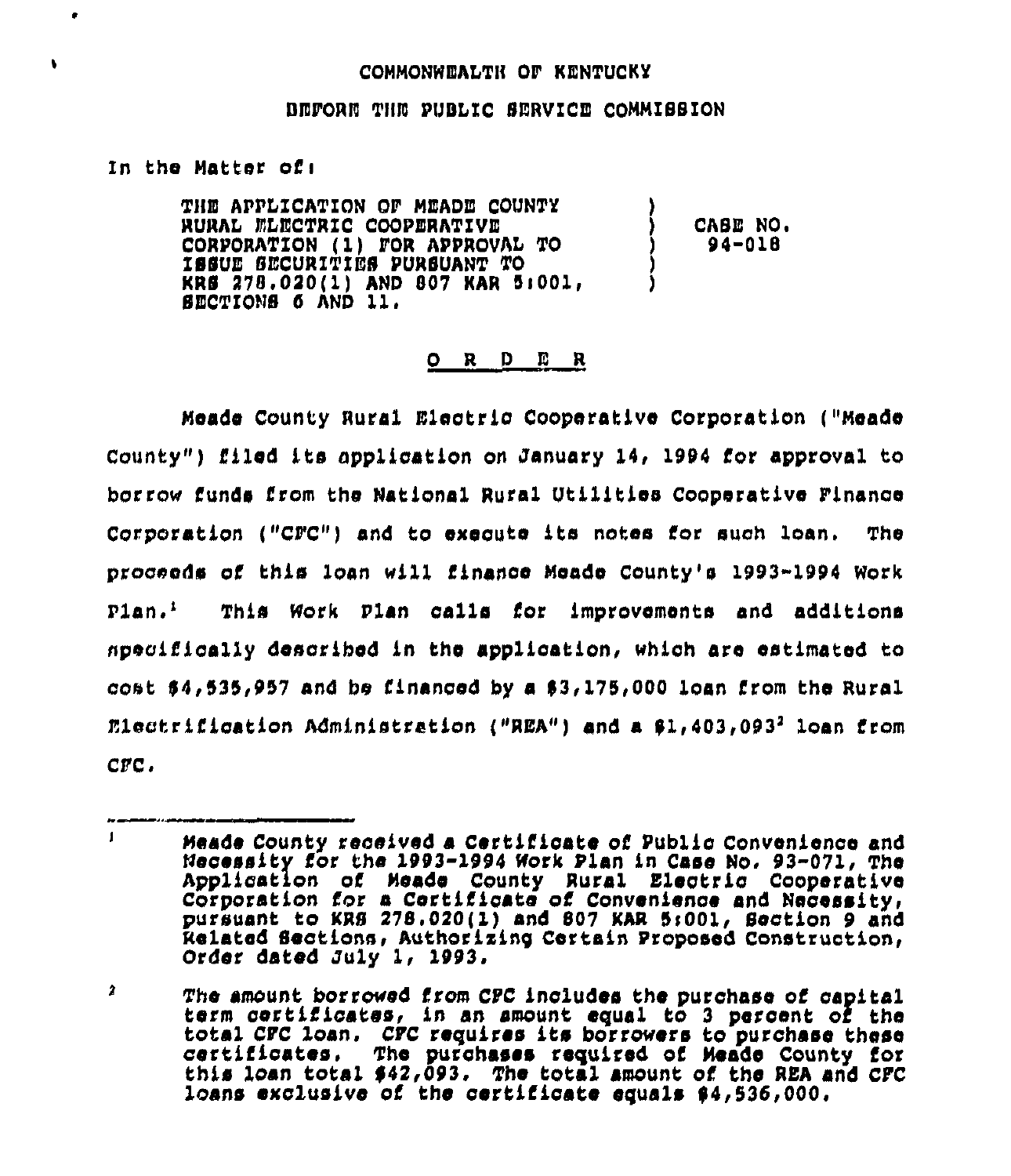The Commission, after consideration of the evidence of record and being advised, finds that:

 $\bullet$ 

 $\mathbf{v}$ 

1. The proposed loan from CFC is for lawful objects within the corporate purposes of Neade County, is necessary and appropriate for and consistent with the proper performance by Neade County of its service to the public, and will not impair its ability to perform that servioe.

2. Neade County is capable of executing its notes ae security for the loan as stated herein,

3. Meade County should select the interest rate program which will result in the net lowest cost of money to it over the term of the financing.

4. Within 10 days of its selection of the interest rate program, Neade County should notify the Commission in writing of the interest rate program selected and of the reasons for its selection.

S. The proceeds from the proposed loans should be used only for the lawful purposes set out in Meade County's application.

6. Meade County should include in its monthly financial report to the Commission the current interest rate on its outstanding variable rate loans,

7. As the issuance of securities or evidences of indebtedness subject to the control of a federal governmental agency do not require Commission approval, KRS 378.300(10), and as the REA is an agency of the federal government, no action on Meade County's proposed loan from the REA is required.

$$
-2-
$$